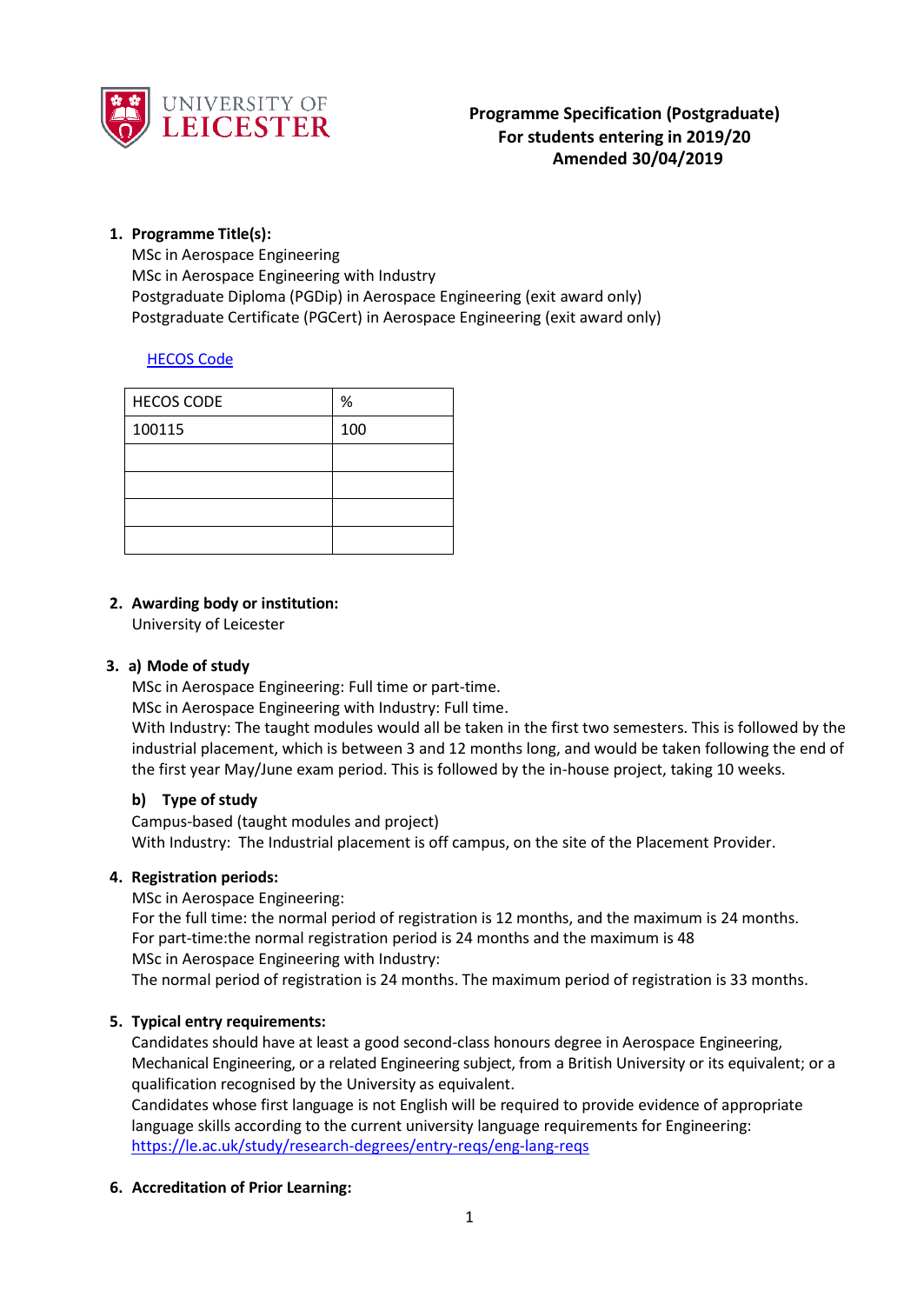No accreditation of Prior Learning is normally considered.

### **7. Programme aims:**

This course will provide the knowledge and skills required of a professional engineer to work in aerospace technology. The content is organized in four themes: "Control Engineering", "Fluid Dynamics", and "Mechanics of Materials" which are core aerospace technology themes, plus an optional "Systems Engineering" theme.

For the with industry variant only, these additional programme aims apply:

- Prepare students for career and training opportunities which relates to their degree in both the private and public sectors, and voluntary organisations.
- Construct effective applications for placement opportunities
- Provide students the opportunity to recognise suitable plans for transitioning into the workplace

# **8. Reference points used to inform the programme specification:**

- Engineering Accreditation Board (EAB) Masters Degree other than Integrated Masters, and EngD Learning Outcomes (AHEP 3rd Edition)
- UK-SPEC (UK Standard for Professional Engineering Competence)
- Engineering Council Compensation and Condonement requirements November 2018.
- QAA Characteristics Statement, Master's Degree, 2015.
- QAA Subject Benchmark Statement, Engineering, 2015.
- Engineering Annual Developmental Review 2016/17
- University Learning Strategy
- University Employability Strategy 2017/21
- External Examiner's Reports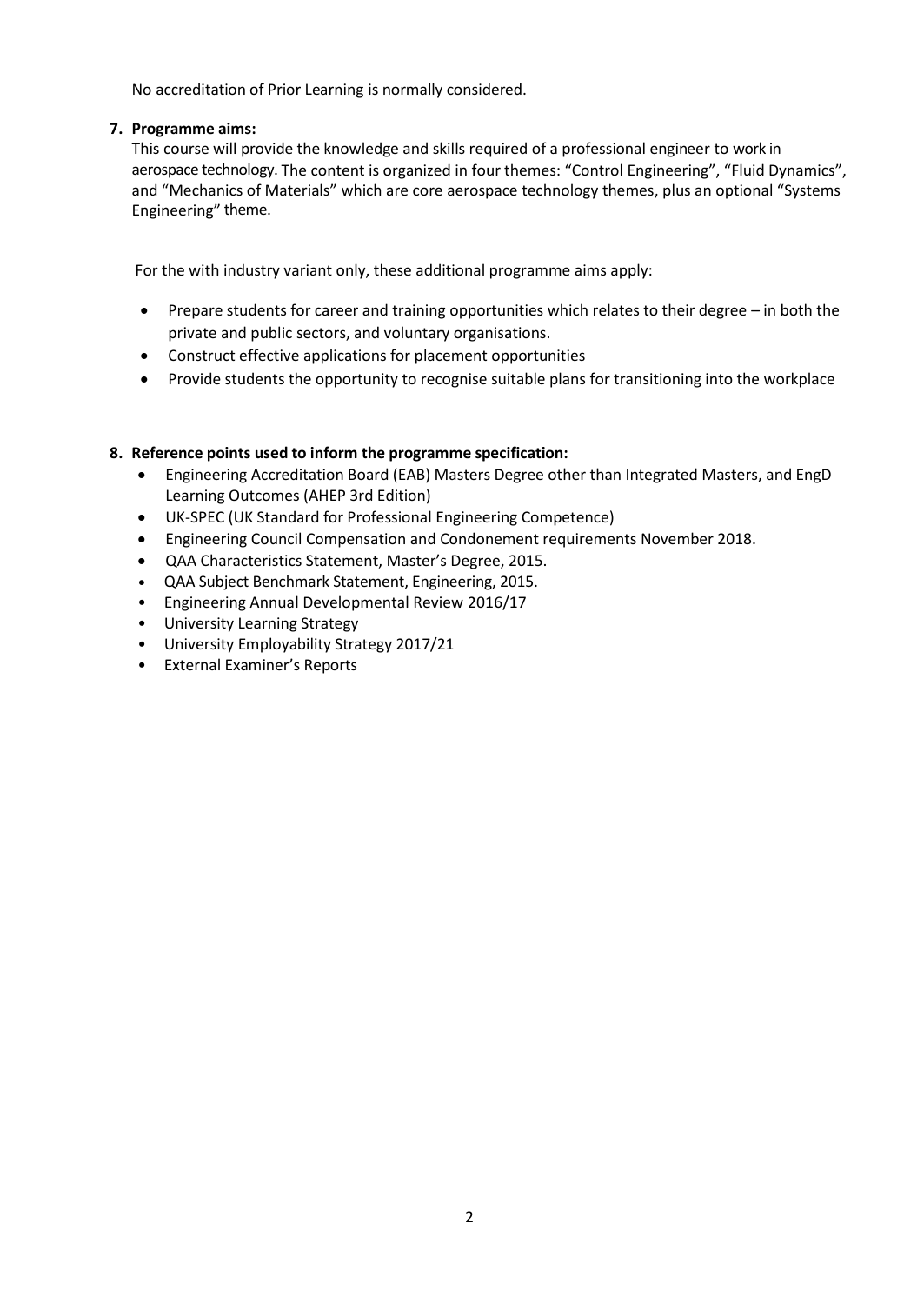# **9. Programme Outcomes:**

| <b>Intended Learning</b>                                                                                                                                                                     | <b>Teaching and Learning</b>                                                                         | <b>How Demonstrated?</b>                                                                                    |  |
|----------------------------------------------------------------------------------------------------------------------------------------------------------------------------------------------|------------------------------------------------------------------------------------------------------|-------------------------------------------------------------------------------------------------------------|--|
| <b>Outcomes</b>                                                                                                                                                                              | <b>Methods</b>                                                                                       |                                                                                                             |  |
| (a) Subject and Professional skills                                                                                                                                                          |                                                                                                      |                                                                                                             |  |
|                                                                                                                                                                                              | Knowledge                                                                                            |                                                                                                             |  |
| <b>Recall and describe</b><br>fundamental tools in Control<br>Engineering, Fluid Dynamics,<br>Mechanics of Materials, and<br>Systems Engineering and their<br>role in Aerospace Engineering. | Lectures, specified reading, lab<br>classes, design exercises, project<br>supervision and execution. | Modules examinations, lab<br>reports, design exercises and<br>course work reports, project<br>dissertation. |  |
| With Industry: apply<br>knowledge acquired to real<br>world scenarios, through the<br>industrial placement.                                                                                  | With Industry: Placement<br>preparation and supervision                                              | With Industry: Placement<br>assessment and reports.                                                         |  |
|                                                                                                                                                                                              | <b>Concepts and Techniques</b>                                                                       |                                                                                                             |  |
| Explain and apply robust<br>control concepts and linear<br>and nonlinear techniques to<br>solve control design problems.                                                                     | Lectures, specified reading, lab<br>classes, design exercises, project<br>supervision and execution. | Modules examinations, lab<br>reports, design exercises and<br>course work reports, project<br>dissertation. |  |
| Explain computational design<br>concepts and implement<br>simulations of flows.                                                                                                              |                                                                                                      |                                                                                                             |  |
| Explain materials design<br>concepts and implement<br>selection and testing of<br>materials.                                                                                                 |                                                                                                      |                                                                                                             |  |
| Explain and apply systems<br>engineering concepts to<br>aerospace engineering design<br>problems.                                                                                            |                                                                                                      |                                                                                                             |  |
| Apply state-of-the-art design<br>and simulation for control<br>system design and simulation<br>of flows. Apply of a variety of<br>materials and engineering<br>design tools.                 |                                                                                                      |                                                                                                             |  |
| With Industry: Practical<br>experience in the application<br>of engineering techniques<br>acquired in the course to real<br>world scenarios, through the<br>industrial placement.            | With Industry: Placement<br>preparation and supervision                                              | With Industry: Placement<br>assessment and reports.                                                         |  |
|                                                                                                                                                                                              |                                                                                                      |                                                                                                             |  |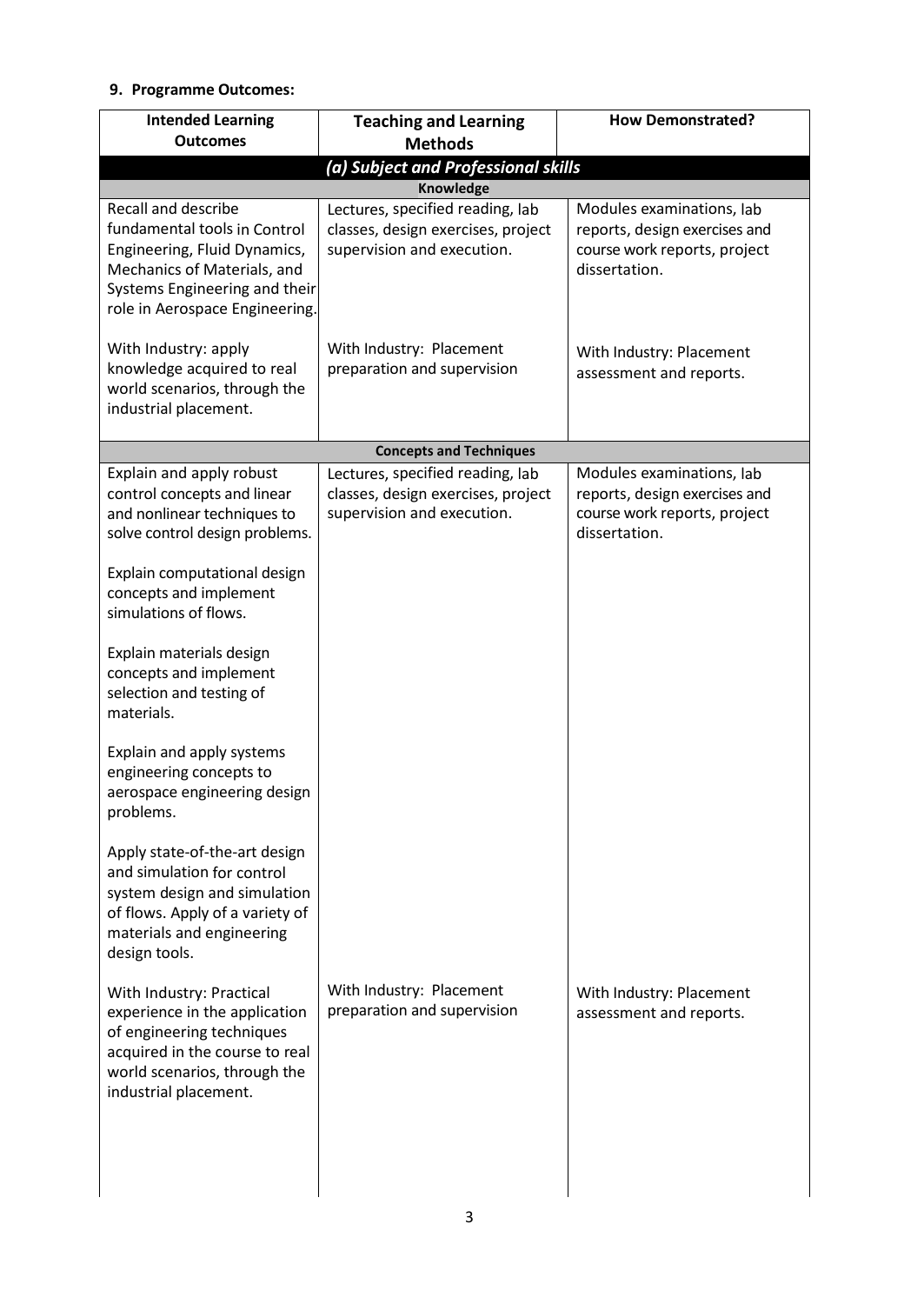| <b>Intended Learning</b><br><b>Outcomes</b>                                                                                                                                | <b>Teaching and Learning</b><br><b>Methods</b>                                                                                            | <b>How Demonstrated?</b>                                                                                    |  |
|----------------------------------------------------------------------------------------------------------------------------------------------------------------------------|-------------------------------------------------------------------------------------------------------------------------------------------|-------------------------------------------------------------------------------------------------------------|--|
|                                                                                                                                                                            | <b>Critical analysis</b>                                                                                                                  |                                                                                                             |  |
| Analyze typical problems and<br>requirements in Aerospace<br>Engineering and identify the<br>appropriate concepts and<br>techniques among those<br>acquired in the course. | Lectures, specified reading, lab<br>classes, design exercises, project<br>supervision and execution.                                      | Modules examinations, lab<br>reports, design exercises and<br>course work reports, project<br>dissertation. |  |
| Critically appraise solutions to<br>different aerospace design<br>problems.                                                                                                |                                                                                                                                           |                                                                                                             |  |
| Asses and evaluate critically<br>results presented in the<br>technical literature.                                                                                         |                                                                                                                                           |                                                                                                             |  |
|                                                                                                                                                                            | Presentation                                                                                                                              |                                                                                                             |  |
| Present clearly and concisely<br>own analysis and results<br>Participate to<br>discussion in a<br>constructive manner.                                                     | Lab classes, supervision of<br>exercises,<br>design<br>project<br>supervision and execution.<br>Optional in-sessional English<br>classes. | Lab reports, design exercises and<br>course work reports, project<br>dissertation.                          |  |
| With Industry: report<br>key responsibilities and<br>achievements from<br>their placement                                                                                  | With Industry: Placement<br>preparation and supervision                                                                                   | With Industry: Placement<br>assessment and reports.                                                         |  |
| <b>Appraisal of evidence</b>                                                                                                                                               |                                                                                                                                           |                                                                                                             |  |
| Evaluate the results of design<br>cases in each of the course<br>disciplines and judge if the<br>results met the initial<br>requirements.                                  | Lab classes, supervision of design<br>exercises, project supervision and<br>execution.                                                    | Lab reports, design exercises and<br>course work reports, project<br>dissertation.                          |  |
| With Industry: evaluate<br>critically their impact<br>and results achieved in<br>the workplace<br>environment.                                                             | With Industry: Placement<br>preparation and supervision                                                                                   | With Industry: Placement<br>assessment and reports.                                                         |  |
| (b) Transferable skills<br><b>Research skills</b>                                                                                                                          |                                                                                                                                           |                                                                                                             |  |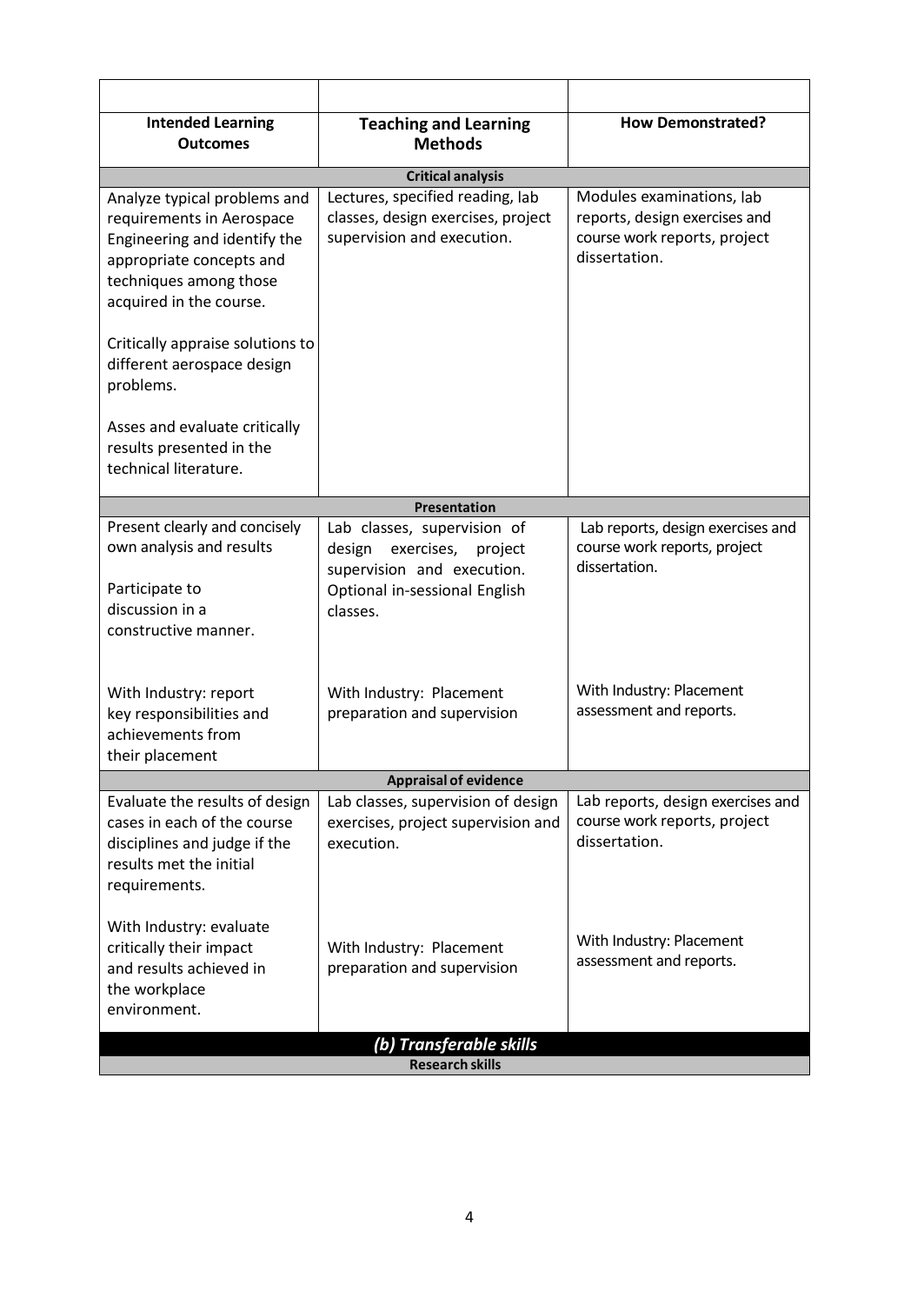| Perform reviews of the<br>technical literature.<br>Demonstrate laboratory skills.<br>Perform data analysis.        | Lab classes, supervision of design<br>exercises, project supervision and<br>execution.                                                    | Lab reports, design exercises and<br>course work reports, project<br>dissertation.                          |  |
|--------------------------------------------------------------------------------------------------------------------|-------------------------------------------------------------------------------------------------------------------------------------------|-------------------------------------------------------------------------------------------------------------|--|
| <b>Intended Learning</b><br><b>Outcomes</b>                                                                        | <b>Teaching and Learning</b><br><b>Methods</b>                                                                                            | <b>How Demonstrated?</b>                                                                                    |  |
|                                                                                                                    |                                                                                                                                           |                                                                                                             |  |
|                                                                                                                    | <b>Communication skills</b>                                                                                                               |                                                                                                             |  |
| Write concise and accurate<br>reports.<br>Participate to discussion in a<br>constructive manner.                   | Lab classes, supervision of<br>exercises,<br>design<br>project<br>supervision and execution.<br>Optional in-sessional English<br>classes. | Lab reports, design exercises and<br>course work reports, project<br>dissertation.                          |  |
| With Industry: Communicate<br>effectively in a modern<br>industrial environment.                                   | With Industry: Placement<br>preparation and supervision                                                                                   | With Industry: Placement<br>assessment and reports.                                                         |  |
|                                                                                                                    | Data presentation and IT                                                                                                                  |                                                                                                             |  |
| Use effectively a variety of IT<br>tools for design, and data<br>analysis and presentation.                        | Lab classes, supervision of<br>design exercises, project<br>supervision and execution.                                                    | Lab reports, design exercises and<br>course work reports, project<br>dissertation.                          |  |
|                                                                                                                    | <b>Working relationships</b>                                                                                                              |                                                                                                             |  |
| Manage and present<br>progress on a project.                                                                       | Project supervision and<br>execution.                                                                                                     | Project dissertation.                                                                                       |  |
| Participate to<br>teamwork in a<br>constructive manner.                                                            | Lab classes.                                                                                                                              | Lab reports.                                                                                                |  |
| With Industry:<br>communicate<br>professionally through<br>selection processes and<br>networking<br>opportunities. | With Industry: Placement<br>preparation and supervision                                                                                   | With Industry: Placement<br>assessment and reports.                                                         |  |
| <b>Managing learning</b>                                                                                           |                                                                                                                                           |                                                                                                             |  |
| Manage time and work<br>independently                                                                              | Tutorials, Induction sessions,<br>project supervision and execution.                                                                      | Modules examinations, lab<br>reports, design exercises and<br>course work reports, project<br>dissertation. |  |
| <b>Career management</b>                                                                                           |                                                                                                                                           |                                                                                                             |  |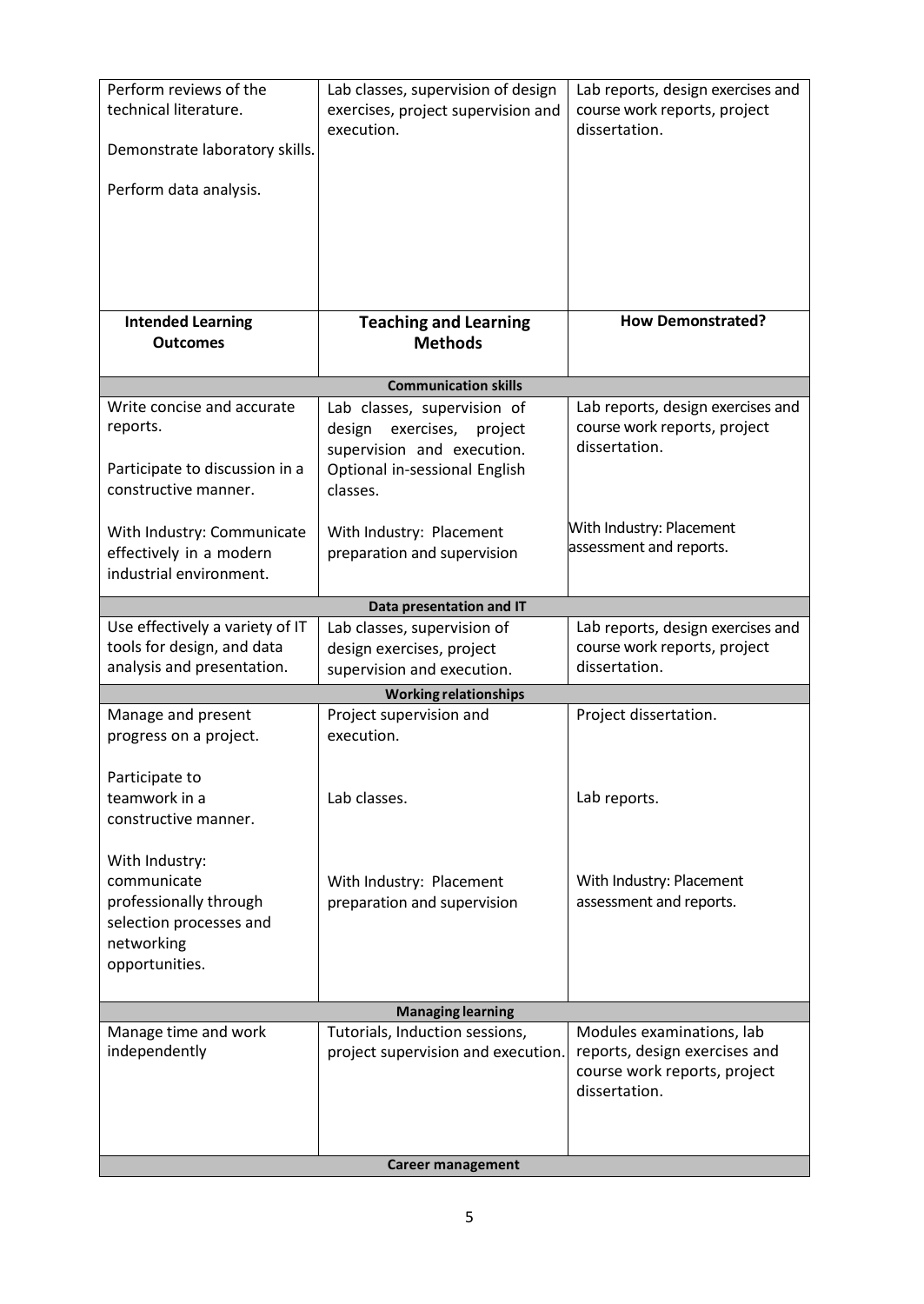| Write a professional          | Tutorials. Optional university                                                    | <b>Tutorials feedback and</b>      |
|-------------------------------|-----------------------------------------------------------------------------------|------------------------------------|
|                               |                                                                                   |                                    |
| curriculum and exploit        | career development events                                                         | interactions with career           |
| networking opportunities.     |                                                                                   | development services.              |
|                               |                                                                                   |                                    |
| With Industry:                |                                                                                   |                                    |
| 1. Select appropriate         | Placement preparation 1 & 2:                                                      | Formative module feedback          |
| resources for                 |                                                                                   | through session tasks and          |
| researching/securing          | Students are provided with                                                        | exercises                          |
| placement opportunities       | dedicated and timetabled sessions                                                 |                                    |
| 2. Explain the process for    | to prepare to search and secure an                                                |                                    |
| applying for and securing a   | industrial placement.                                                             |                                    |
| relevant placement            |                                                                                   |                                    |
| 3. Construct effective        |                                                                                   |                                    |
| applications for placement    |                                                                                   |                                    |
| opportunities                 | Problem solving classes,                                                          |                                    |
|                               | $\vert$ 4. Recognise suitable plans for $\vert$ Masterclasses, Career development |                                    |
| transitioning into a          | programmes, Independent                                                           |                                    |
| placement                     | research.                                                                         |                                    |
| 5. Apply the theoretical and  |                                                                                   | Completion of Monthly Reflective   |
| practical aspects of the      |                                                                                   | Journals to record skills          |
| material studied at the       | On placement:                                                                     | development, major                 |
|                               | University and demonstrate students undertake a minimum of                        | achievements, key areas of work,   |
| the personal and              |                                                                                   | learning points and challenges     |
| professional skills necessary | 3 months experience in the                                                        | overcome.                          |
| for your role within the      | workplace.                                                                        |                                    |
| organisation.                 |                                                                                   | Assessed by a Placement Portfolio, |
|                               |                                                                                   |                                    |
| 6. Compose a Professional     |                                                                                   | comprising of a Reflective         |
| Development Plan              | Project supervision, independent                                                  | Summary, Professional              |
| considering your strengths,   | research                                                                          | Development Plan, and Updated      |
| development areas and         |                                                                                   | CV (excluded from word count) to   |
| motivations for your next     |                                                                                   | formally assess on a pass or fail  |
| step                          |                                                                                   | basis.                             |
| 7. Modify your CV to include  |                                                                                   |                                    |
| the skills and experience     |                                                                                   | Formative feedback during a        |
| you have gained through       |                                                                                   | Placement Visit (in person or via  |
| your significant experience   |                                                                                   | Skype) from Placement Provider     |
| gained in the past 12         |                                                                                   | and Placement Tutor regarding      |
| months                        |                                                                                   | reflection on skills development,  |
|                               |                                                                                   | areas of strength and weakness     |
|                               |                                                                                   | and contribution to the            |
|                               |                                                                                   | workplace.                         |
|                               |                                                                                   |                                    |
|                               |                                                                                   |                                    |

# **10. Special features:**

This course is not accredited yet. The course will be submitted for accreditation, with a retroactive effect, at the first available opportunity, after the first cohort of students has completed the course. All modules of the MSc in Aerospace belong also to other MSc courses which are currently accredited, and award rules are consistent with other MSc programmes and the accreditation requirements in preparation for seeking accreditation.

With Industry: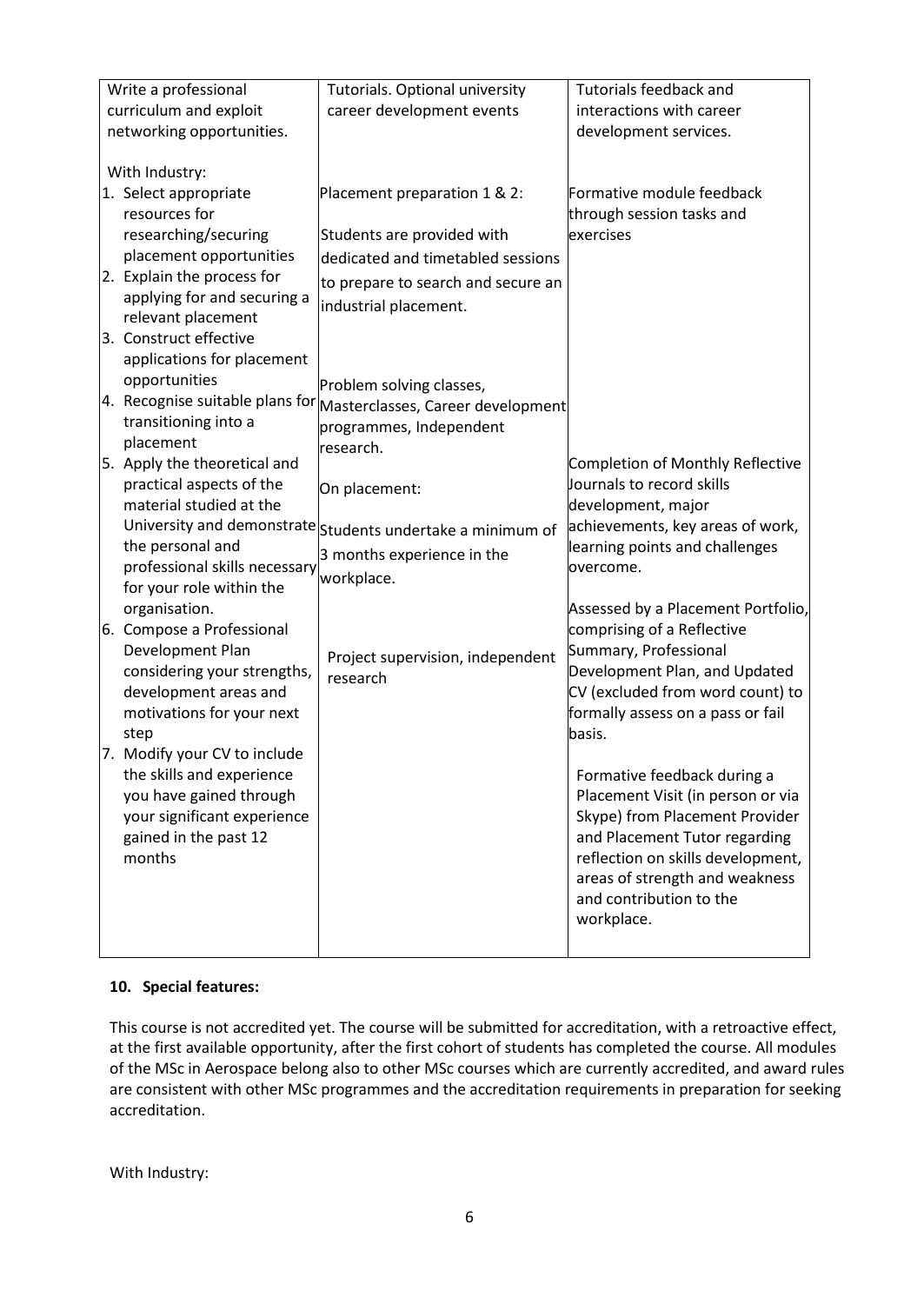- (i) After completing the eight taught modules and exams in the first year of the course, students will carry out between 3 and 12 months employment in an industrial placement. Students will be encouraged to undertake the maximum period of employment possible, to gain the full benefit of experience in industry.
- (ii) On the return from an industrial placement, the Placement Student will carry out an in-house project in the School or Department, as per the normal non-Industry MSc The project will be supervised and assessed within the Department. The project title will be decided, in conjunction with the Placement Student, while they are on placement.
- (iii) During the industrial placement, appropriate support will be provided by the School or Department as defined in the Code of Practice.
- (iv) Placement Students will be expected to complete a Monthly Reflective Journal to record their training. This will support the Placement Student to complete the Placement Portfolio which is assessed on a pass/fail basis, and will have no credit weighting in the MSc.
- (v) Placement Students who do not pass the assessment or meet the minimum duration of an industrial placement will receive the standard MSc degree.

# **11. Indications of programme quality:**

The programme is subject to all normal departmental, college and institutional academic quality assurance processes.

It is the student's responsibility to secure an industrial placement. Students are invited to attended Placement Preparation modules, additional support workshops and 1-2-1 appointments with the Career Development Service. Employer led activities provide a platform for students to engage with organisations who are recruiting students for year in industry roles.

The 'with Industry' MSc relies on the Placement Provider to provide work suitable for an MSc student. To ensure the role is relevant, the School or Department assesses the industrial placement through the University's Placement Approval Process. The Placement Provider will be asked to provider:

- An indication of the area of the organisation where the Placement Student will work.
- An indication of the area of expertise that the Placement Student should have or will gain.
- Whether the work is suitable only for a UK national, for and EU national or for an overseas student.
- The resources available to the Placement Student. For example, design software, textbooks, laboratory equipment, product specimens, access to facilities in the organisation.
- Identification of a suitable industrial mentor (i.e. a graduate with knowledge of the area and at least a couple of years of experience in the field).

When a Placement Student starts an industrial placement, they will be required to complete health and safety documents and confirm they have completed a formal induction process no later than the 2nd week of placement.

Placement Students will be provided with a Study Guide for their industrial placement and support them to complete the assessment. The School or Department will undertake a placement start check, regular communications, visits to the workplace (physical and/or virtual) and evaluation. Communication and contact between the Placement Student, Placement Provider and University provides support should issues arise.

# **12. Scheme of Assessment**

As defined i[n Senate Regulation 6:](http://www.le.ac.uk/senate-regulation6) Regulations governing taught postgraduate programmes of study.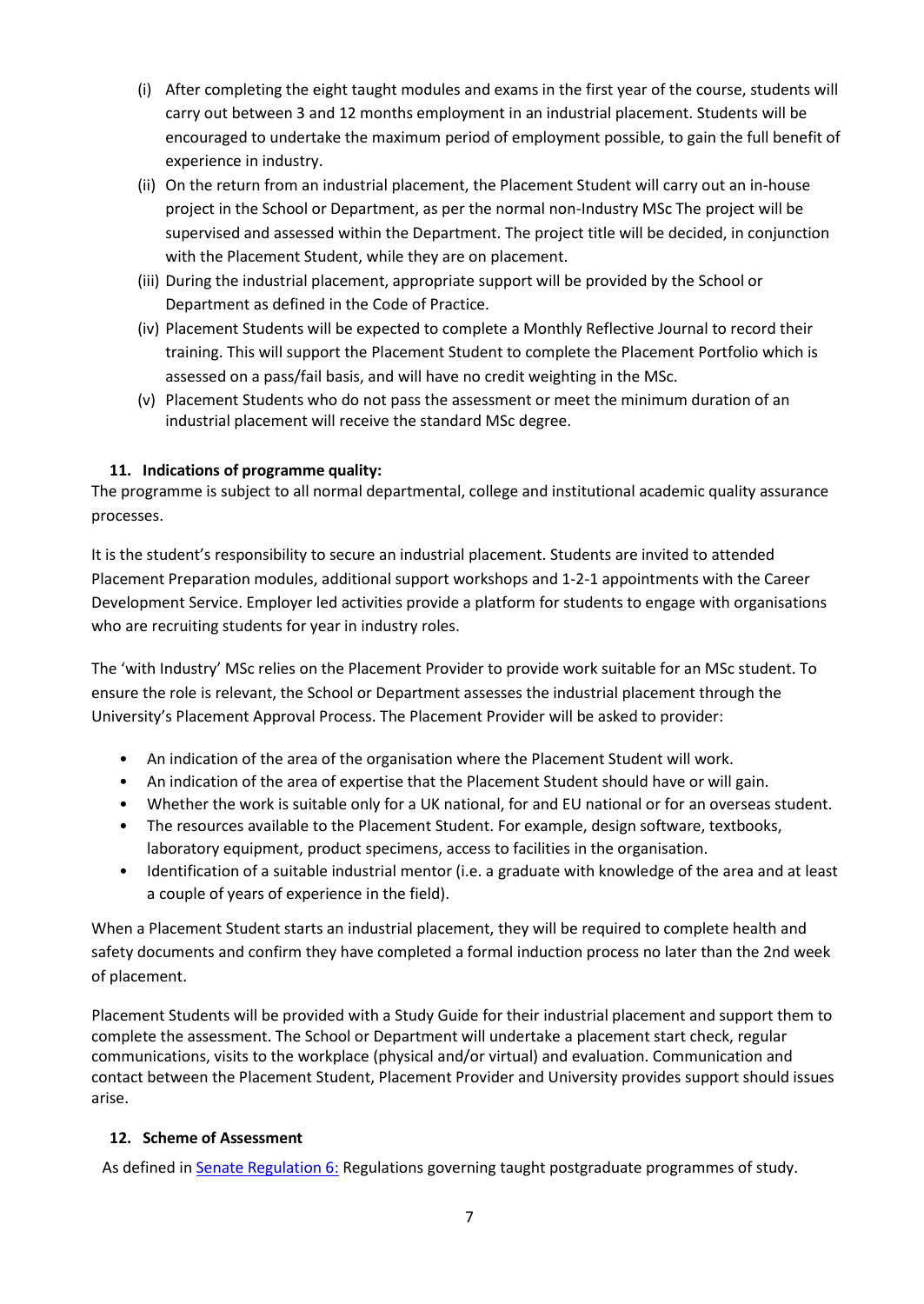The following additional award requirements for this programme have been approved:

- This programme follows the Scheme of Assessment for Master degree programmes with a structure of 120 credits of taught modules and a project of 60 credits, with the variation (required by the Engineering Council for accreditation purposes) that a maximum of 15 credits may be failed at grade D (40-49%) and no credits failed at grade F (0-39%). Students who fail to meet this criterion will be considered for an interim award based on the taught component of the programme.
- A student who successfully completes an industry placement but does not meet the award requirements for an MSc may be considered for the exit award of PGDip with industry.

# **13. Progression points**

As defined in **Senate Regulation 6: Regulations governing taught postgraduate programmes of study.** 

The following additional award requirements for this programme have been approved:

A Placement Student will revert back to the degree without Year in Industry if:

- 1. At the semester 1 exam board, they have less than one module at merit level and any failed modules at <50%. No progression rule is applied at the semester 2 exam board. In the case of failed modules with mitigating circumstances, the semester 1 board will use its discretion.
- 2. They fail to secure an industrial placement role.
- 3. They fail to pass the assessment related to the industrial placement.
- 4. The industrial placement ends early due to the behaviour of the Placement Student not being in accordance with the University's Regulations for Students, Student Responsibilities. The Placement Student will need to return to the University and carry out an in-house project in the School or Department, as per the normal non-Industry MSc. To prevent such an incident from happening, processes are in place to identify any possible issues or concerns early in the industrial placement role. This includes a start check, regular communications, visits to the workplace (physical and/or virtual) and evaluation. Communication and contact between the Placement Student, Placement Provider and University provides support should issues arise.
- 5. They discontinue their industrial placement and carry out an in-house project in the School or Department, as per the normal non-Industry MSc.

In the event that a Placement Student is moved to the standard campus-based MSc, the Placement Provider will be notified immediately. For overseas students, the UKBA will also be informed immediately. Placement Provider's will be made that any contract of employment shall be made subject to satisfactory completion of the taught part of the MSc.

Three months is the minimum time required for an industrial placement to be formally recognised. If the industrial placement is terminated earlier than 3 months as a result of event outside of the Placement Students control (for example redundancy, or company liquidation), the following process will be adopted:

- 1. If the Placement Student has completed less than 2 months, they will be supported to search for another placement to take them up to the required minimum of 3 months for the industrial placement to be formally recognised. If the Placement Student does not find a placement to meet this criteria they will be required to suspend and transferred onto the degree without industry.
- 2. If the Placement Student has completed 2 months, they will be supported to search for another placement to take them up to the 3 months required for the industrial placement to be formally recognised. If the Placement Student cannot source an additional placement to take them to 3 months, assessments related to the industrial placement will be set for the student to make it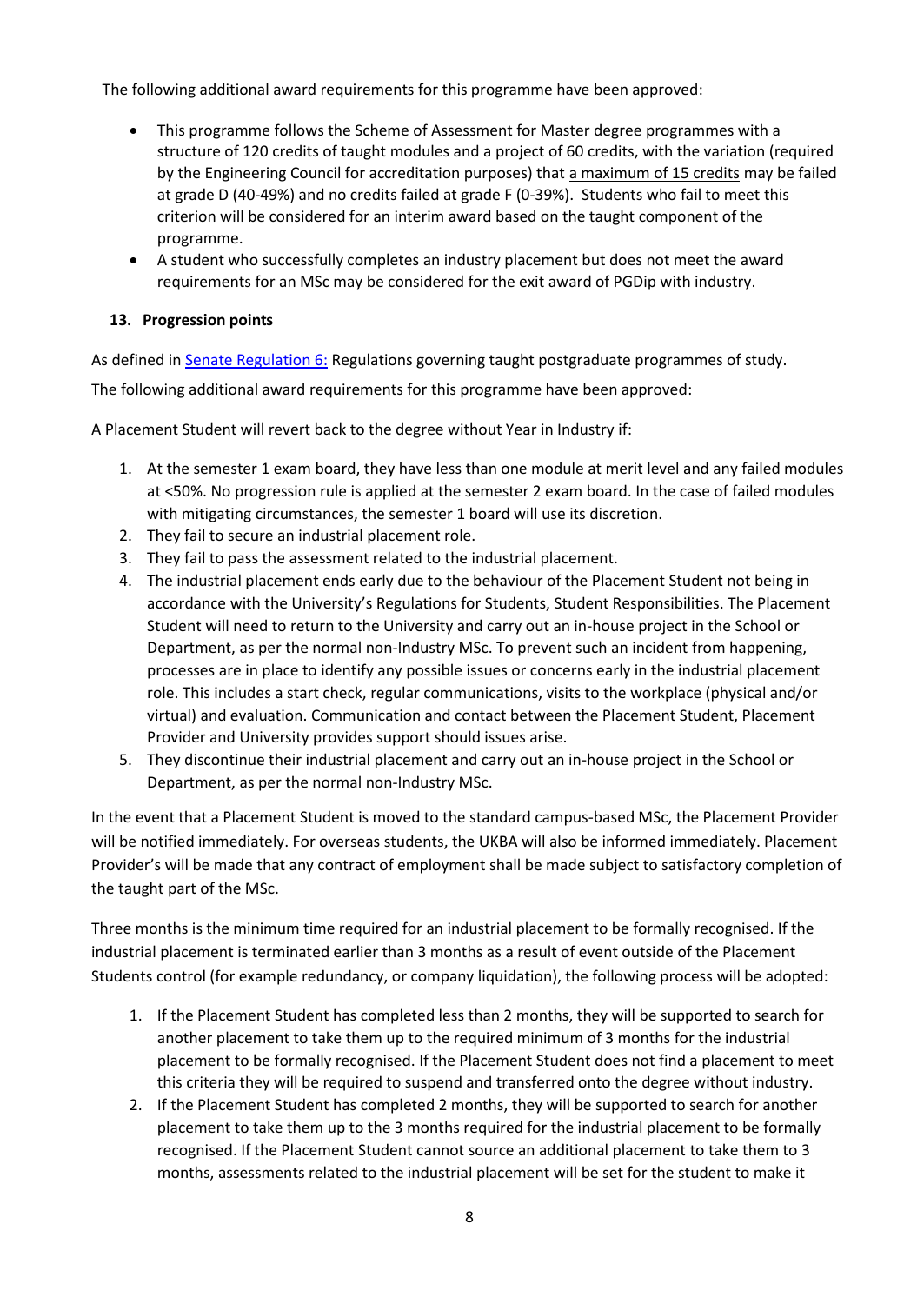possible for the individual learning objectives for the industrial placement to be met. This will allow with industry to be recognised in the degree certificate.

- 3. The duration of time between the two Placement Providers to meet the minimum 3 months of an industrial placement must not exceed the period of time required to comply with visa requirements.
- 4. A Placement Student is permitted to undertake an industrial placement which runs across two academic years.

### **14. Rules relating to re-sits or re-submissions:**

As defined in **Senate Regulation 6:** Regulations governing taught postgraduate programmes of study.

**15. Additional information** [e.g. timetable for admissions]

#### **16 External Examiner**

The details of the External Examiner(s) for this programme and the most recent External Examiners' reports are available upon request.